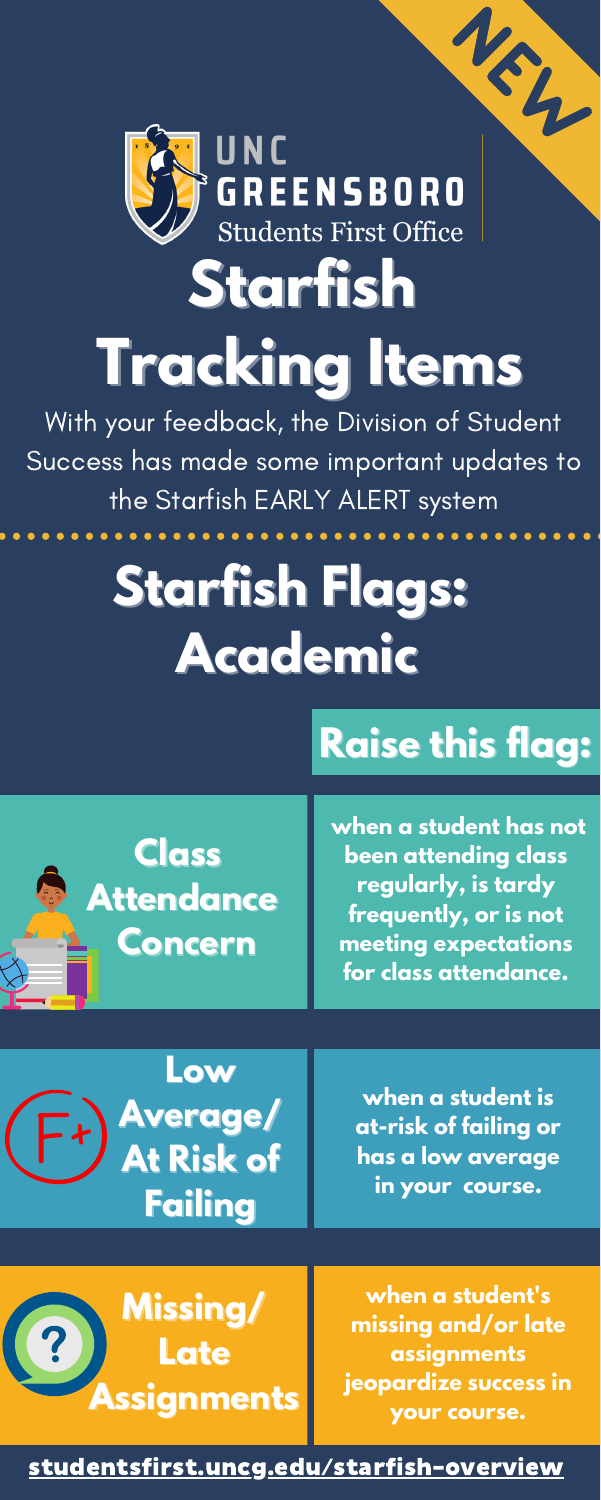**if a student in your course disclosed to you that they are experiencing housing and/or food insecurities that are impacting their personal and/or academic wellbeing.**

**Personal Concern: Financial Hardship**

**if a student in your course disclosed to you that they are facing financial hardship that is impacting their personal and/or academic welbeing.**

**Personal Concern: Food/Housing**









**if a student exhibits uncivil and/or aggressive behavior toward faculty and/or peers.**



 $\overline{O}$ 



## **Starfish Flags: Behavioral Raise this flag:**

**if a student has disclosed that they are experiencing an extenuating hardship that is impacting their personal and academic success that are not reflected in the other flag options.**

**if a student stated plans to withdraw or transfer or is otherwise unlikely to return to UNCG in the current or upcoming semester.**

**if there is concern for a student's psychological or emotional conditon that is impeding their personal and/or academic wellbeing.**

#### **Personal Concern: Mental Health/ Wellbeing**

#### [studentsfirst.uncg.edu/starfish-overview](https://studentsfirst.uncg.edu/starfish-overview/)

**if a student has potentially violated UNCG's [Academic](https://osrr.uncg.edu/academic-integrity/) Integrity Policy. This includes cheating, plagiarism, misuse of academic resources, falsification, or facilitating academic dishonesty.**

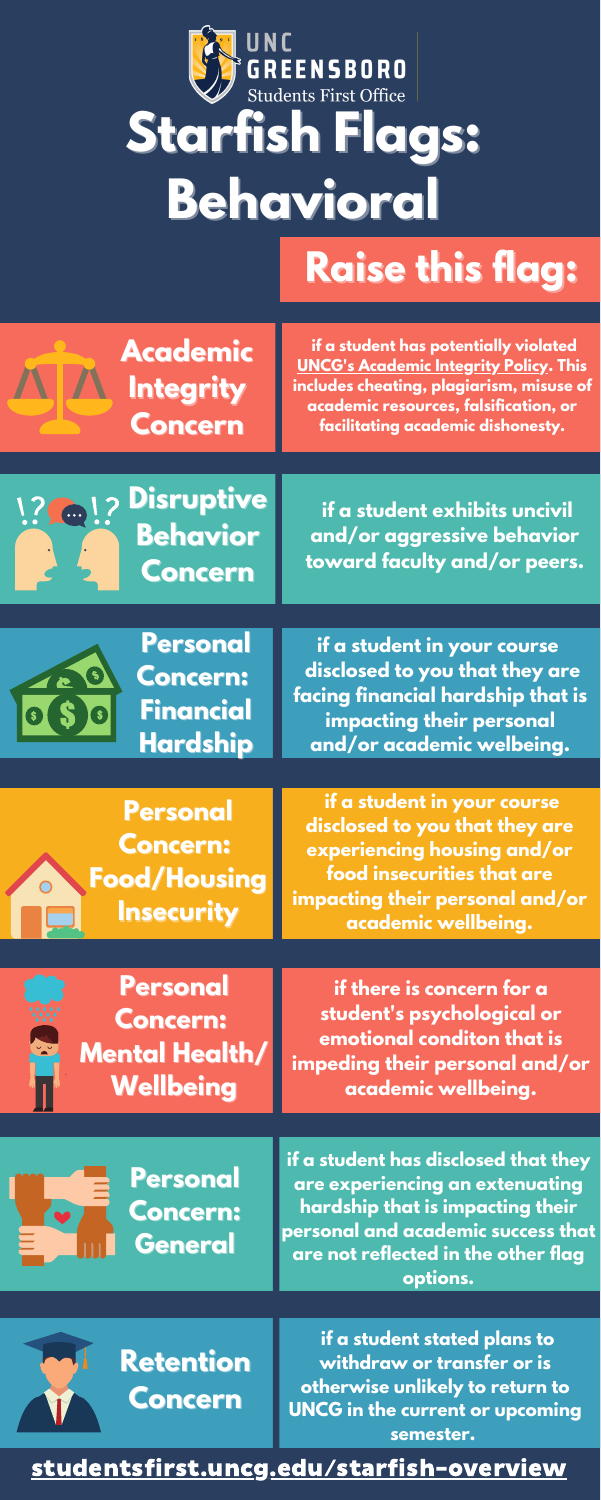**Outstanding Academic Performance**









**[International](https://international.uncg.edu/) Programs Center (IPC)**



**[Students](https://studentsfirst.uncg.edu/) First Office**



**Career & Professional [Development](https://cpd.uncg.edu/)**

**for students who have demonstrated excellent measurable performance on assessments, homework, and other academic requirements.**

**Showing Improvement**

> **for students who have demonstrated consistent academic success prior to the midpoint of the term to encourage them to finish the semester strong.**

**for students who have shown improvement in your course as evidenced by increase in attendance, test/homework score, improved coursework, etc.**

# **Starfish Referrals**





# **Starfish Kudos**



**[Writing](https://writingcenter.uncg.edu/) Center**











[studentsfirst.uncg.edu/starfish-overview](https://studentsfirst.uncg.edu/starfish-overview/)

## **Raise kudos:**